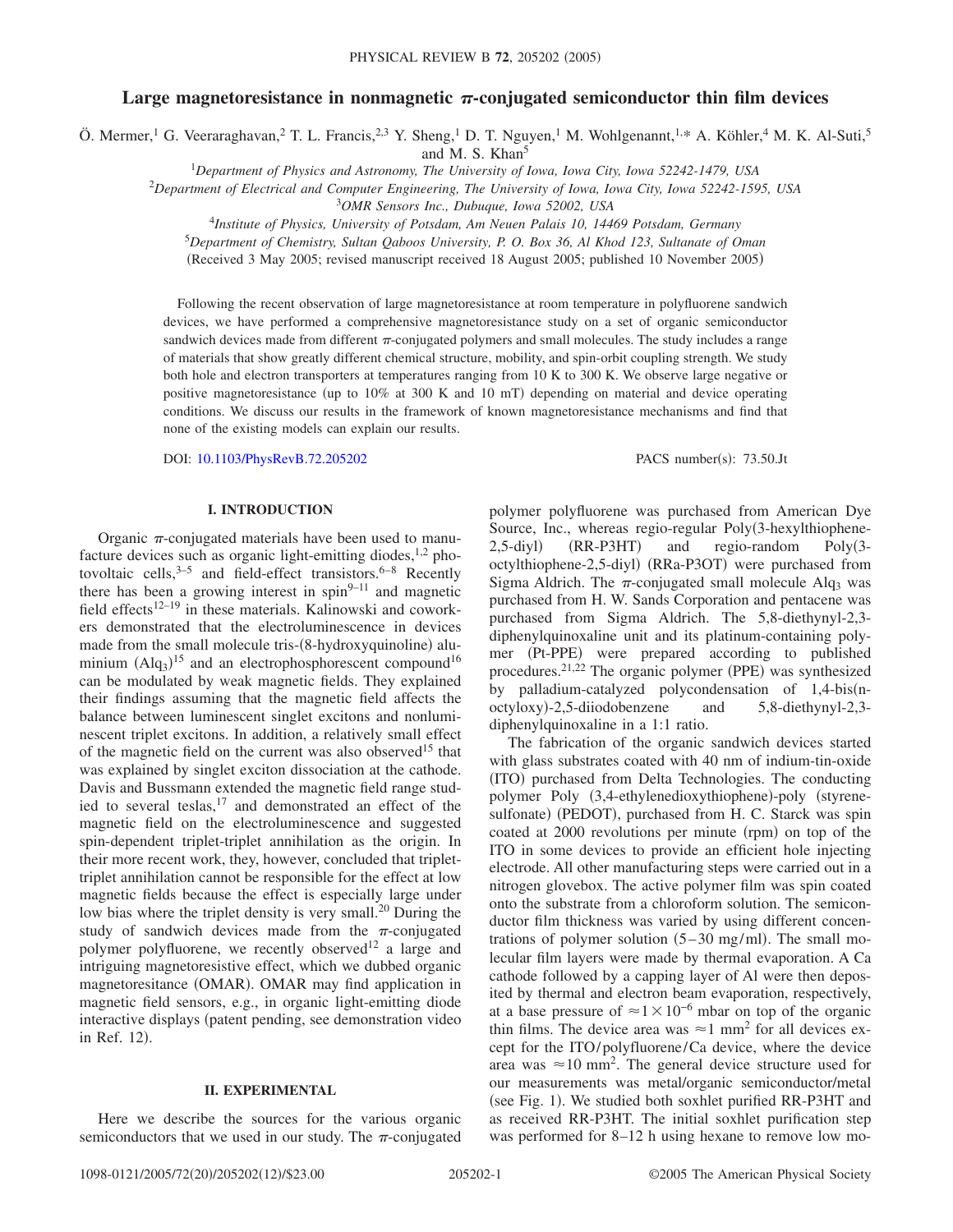

FIG. 1. (Color online) A schematic drawing of the device and the magnetoresistance experiment.

lecular weight components. The second step was performed for 24 h using methanol to remove metallic impurities. The third step was performed for 8–12 h using chloroform to dissolve the pure polymer. A roto-vap was used to separate the polymer from the solution.

A schematic drawing of the device and the experiment are shown in Fig. 1. The samples were mounted on the cold finger of a closed-cycle helium cryostat located between the poles of an electromagnet. The magnetoresistance ratio,  $\Delta R/R$ , was determined by measuring the current at a constant applied voltage for different magnetic fields, *B*. The electroluminescence of the devices was measured with a photomultiplier tube that was shielded from the magnetic field using high-saturation mu-shield foil.

### **III. EXPERIMENTAL RESULTS**

## **A. Organic Magnetoresistance in polymer devices**

### *1. Polyfluorene devices*

We initially observed OMAR in polyfluorene sandwich devices.12 These results are described in detail in our earlier publication,  $12$  here we show only the room temperature data in Fig. 2 for different applied voltages. We summarize the findings of our previous work: (1) The effect is unexpectedly large for nonmagnetic devices, up to  $\Delta R/R = 10\%$  at *B*  $= 10$  mT at room temperature. (2) The OMAR curves are independent of the angle between film plane and the applied magnetic field. (3) The measured OMAR effect does not critically depend on the choice of the top electrode (cathode) materials. This implies that the magnetic field acts on the hole current since it occurs also in hole-only devices, namely those with Au cathodes where only very weak electroluminescence is observed. In particular, this shows that OMAR is not related to excitonic processes, such as the ones that have previously been invoked to explain the magnetic field effect on the electroluminescence.<sup>15,18</sup> We note that holes are the majority carriers in polyfluorene, since the hole mobility is orders of magnitude larger than that for the electrons.<sup>23</sup>

Next, we examined whether the magnetic field acts on (i) hole injection at the anode or on (ii) hole transport through



FIG. 2. Magnetoresistance,  $\Delta R/R$  curves, measured at room temperature in an ITO/PEDOT/polyfluorene(≈100 nm)/Ca device at different voltages. The inset shows the device resistance as a function of the applied voltage.

the polyfluorene layer. In general, we can expect that if OMAR is of type (i), then it should be strongest in injectionlimited devices; whereas if OMAR is of type (ii), then it should be strongest in bulk-limited devices. The current tends to be injection-limited if the (here anode) metal work function is mismatched relative to the semiconductor (here valence) band.<sup>24</sup> Injection-limited devices are characterized by much larger onset voltages compared to those observed in bulk-limited devices, because a considerable fraction of the voltage will drop at the interface. We found that OMAR in polyfluorene strongly depends on the choice of anode material. In particular, using PEDOT as the anode results in a significant reduction in the onset voltage and an increase in the observed OMAR effect. The reduced onset voltage and increased magnetoresistance can be rationalized considering the decrease in the hole-injection barrier and the resulting reduction of the interface resistance. The observation that OMAR is largest in the device with the smallest interface resistance implies that it is a bulk effect.

As a further test to distinguish between (i) and (ii), we fabricated devices with different polymer film thickness. If OMAR were of type (i), then we would expect it to be largest in a device with a thin organic layer, since the interface resistance would make up a larger fraction of the total device resistance. We, however, found that the observed OMAR magnitude was similar at comparable currents in all devices independent of polyfluorene film thickness. We confirmed that the OMAR effect is not related to (unintentional and/or intentional) impurities, such as the leftover catalysts from the polymerization reaction.

Figure 3 shows the *I*-*V* characteristics of a PEDOT/polyfluorene/Ca device with and without the applied magnetic field, *B*=100 mT. It is seen that the *I*-*V* curve with the applied magnetic field is approximately reproduced when the *I*-*V* curve without the magnetic field is translated by a constant voltage shift. As a matter of fact, Fig. 3, inset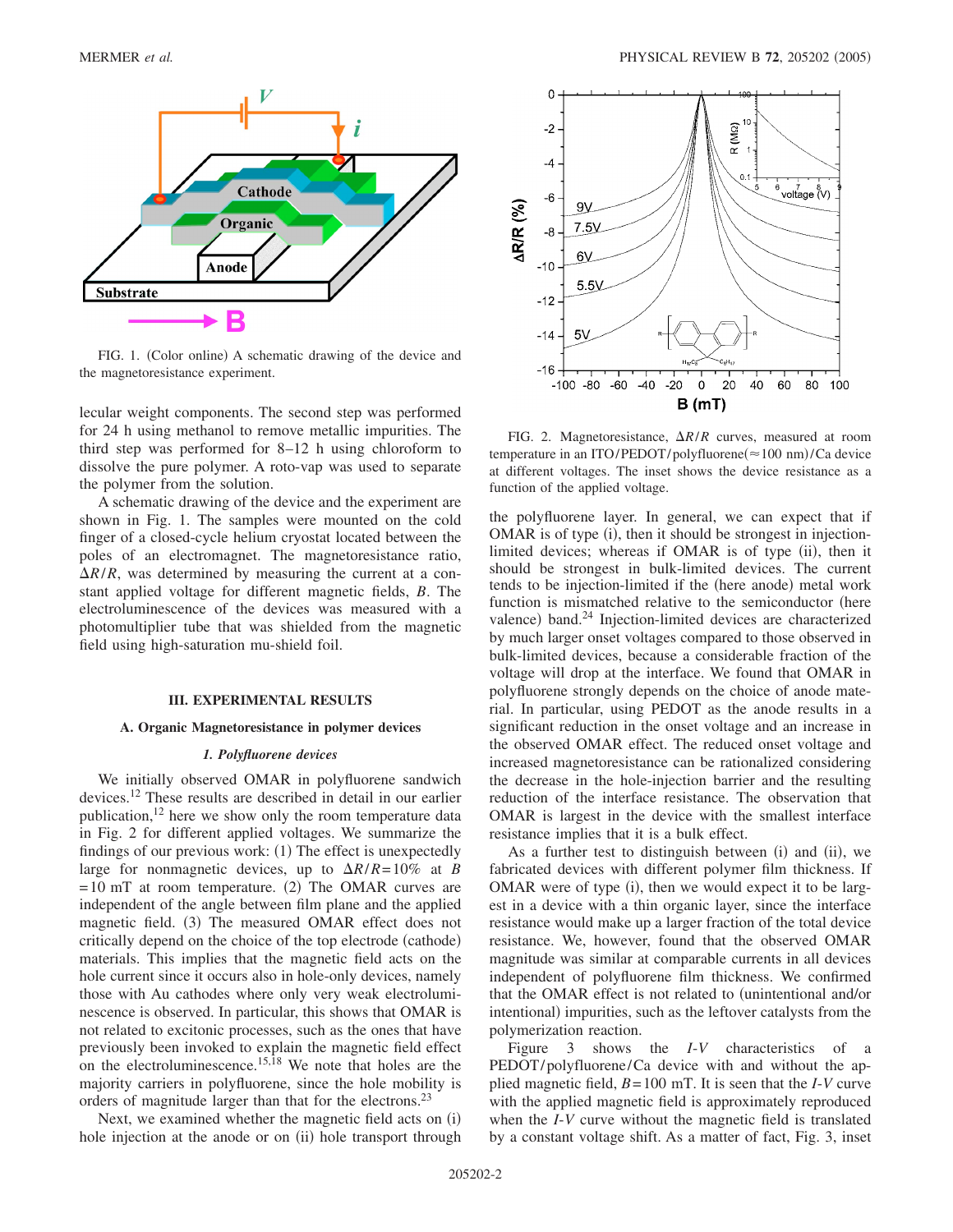

FIG. 3. Current voltage characteristics with (upper curve) and without (lower curve) applied magnetic field,  $B = 100$  mT, in a  $PEDOT/poly$ fluorene $(\approx 150 \text{ nm})$ /Ca device. The inset shows that the change in voltage  $\Delta V$  caused by the magnetic field at constant current is largely independent of the driving current.

shows that the voltage shift,  $\Delta V$  caused by *B* at constant current is quite insensitive to the driving current, at least in the current range studied in Fig. 3. This peculiar behavior may hold clues regarding the origin of OMAR and may serve as a benchmark for future theories. We note that for a classical magnetoresistor—where a *B* field of a given strength induces a fractional change in resistance,  $\Delta R/R$  of a well-defined, corresponding magnitude—we would expect  $\Delta V/V$  and not  $\Delta V$  to be approximately independent of the driving current. Therefore, we would expect  $\Delta V$  to increase with increasing voltage, whereas  $\Delta V$  even slightly decreases in Fig. 3. As a counterexample, however, we would like to mention weak localization where the change in conductivity,  $\Delta \sigma$  rather than the fractional change,  $\Delta \sigma / \sigma$  is directly related to the magnetic field. In Sec. III B, the section on OMAR in  $Alg_3$  devices, we will present a more extensive analysis of the voltage effect.

Figure 4 shows OMAR curves in an ITO/polyfluorene  $(\approx 60 \text{ nm})$ /Ca device. We found that the ITO-polyfluorene interface is less suitable for hole injection than the PEDOTpolyfluorene interface; resulting in a large increase in turn-on voltage of the device and a reduction in the magnitude of OMAR. Therefore, the measurements were performed at 200 K to reduce thermal drift. Importantly, we also observed positive magnetoresistance<sup>14</sup> in the ITO anode device at high applied voltages and large current densities. We have not yet completed a careful study of the crossover behavior in polyfluorene devices, partly because irreversible changes often occurred to the devices at the large current densities usually needed for crossover. Nevertheless, this shows that OMAR may be either negative or positive, and that a potential theoretical explanation of OMAR will, therefore, have to allow for positive and negative magnetoresistance. A more thorough discussion of the crossover behavior will be presented in polythiophene devices in Sec. III A 3. This observation also implies that the approximate constancy of the voltage



FIG. 4. Magnetoresistance,  $\Delta R/R$  curves, measured at 200 K in an ITO/polyfluorene $(\approx 60 \text{ nm})$ /Ca device at different voltages. The inset shows the device resistance as a function of the applied voltage.

shift,  $\Delta V$  observed in Fig. 3 for a PEDOT/polyfluorene/Ca device cannot hold true in the entire "parameter space" of polyfluorene OMAR devices:  $\Delta V$  must obviously change sign as OMAR changes sign. As a matter of fact, Fig. 3 shows that  $\Delta V$  (slightly) decreases with increasing current, possibly anticipating a change of sign. However, an extrapolation of the data for  $\Delta V$  in Fig. 3 indicates that the change in sign lies outside the achievable current-voltage range in PE-DOT anode devices. As we will show in Sec. III B,  $\Delta V$  is also approximately independent of the driving current in PEDOT/Alq<sub>3</sub>/Ca devices. Therefore, the constancy of  $\Delta V$  is an important observation, although its validity is certainly limited to a finite part of the parameter space of OMAR, and it is not valid close to the transition region between positive and negative OMAR.

### *2. Magnetic field effect on electroluminescence*

OMAR devices have the unique property of showing large magnetoresistance while being also highly electroluminescent. Figure 5 shows the magnetic field effect on the electroluminescence in a PEDOT/polyfluorene/Ca device measured at a constant voltage or at a constant current. These data show that the magnetic field effect exists both in the electric and luminescent measurements. Note that the shapes of the magnetic field effect on the current and that of the magnetic field effect on the electroluminescence are equivalent and that they, therefore, share a common origin. The magnetic field effect on the electroluminescence is greatly reduced when measuring at a constant current rather than a constant applied voltage. To rationalize these observations, we note that the electroluminescence intensity, *EL*, may be written as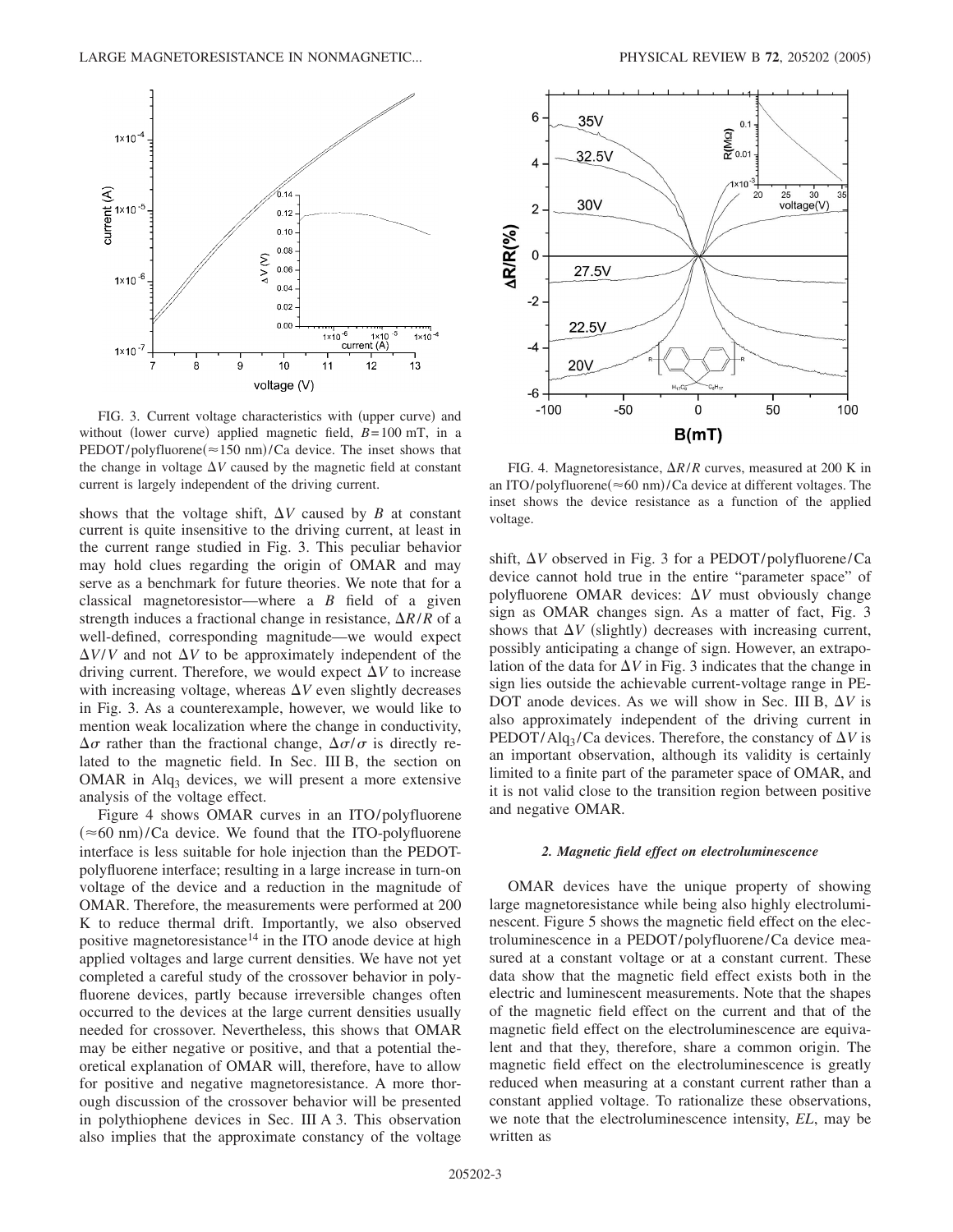

FIG. 5. Magnetic field effect on current (bold) and electroluminescence in a PEDOT/polyfluorene  $(\approx 100 \text{ nm})$ /Ca device measured at several different constant voltages. The magnetic field effect on electroluminescence measured at a constant current,  $15 \mu A$ corresponding to  $\approx$ 8 V is also shown.

$$
EL \propto \eta I, \tag{1}
$$

where  $\eta$  is the electroluminescence quantum efficiency and *I* is the current. There are two distinct possibilities for a magnetic field effect on electroluminescence: (i)  $I = I(B)$  and (ii)  $\eta = \eta(B)$ . We note that all other works on magnetic field effects in organics,  $15-18$  that we know of, assumed that the magnetic field affects the emission efficiency directly type (ii)], whereas the magnetoresistance effect was largely overlooked. It is relatively straightforward to distinguish between the two possibilities: an effect of type (i) will show up in both electrical [since  $I = I(B)$ ] and luminescent measurements [since  $EL = EL(I)$ ] with comparable strength; whereas an effect of type (ii) will show up strongly only in the luminescent measurement, since the current should not depend much on  $\eta$ . Moreover, for an effect of type (ii), it should be largely irrelevant whether the measurement is performed at a constant voltage or at a constant current. From the data shown in Fig. 5, therefore, it follows that the magnetic field effect observed here is of type (i). We note that a high-field effect at fields greater than several hundred mT was previously studied by Davis and Bussmann<sup>25</sup> and meets the criteria of a type (ii) effect. In the remainder of the manuscript, we will be concerned exclusively with the type  $(i)$ , low-field  $(B)$  $<$  100 mT) effect.

### *3. Regio-Regular and regio-random polythiophene devices*

Next we extend our study to include RR-P3HT and RRa-P3OT. In contrast to polyfluorene, RR-P3HT and RRa-P3OT do not contain benzene rings. Since it is known that the conjugated rings in graphene lead to unusual magnetic properties,26 one might speculate that OMAR is similarly caused by the benzene ring. In the following, however, we



FIG. 6. Magnetoresistance,  $\Delta R/R$  curves, in an ITO/PEDOT/RR-P3HT  $(\approx 100 \text{ nm})$ /Ca device measured at different temperatures (100 K, 200 K, and 300 K). The insets show the device resistance as a function of the applied voltage.

will show that this is not the case. RR-P3HT was also selected due to its high mobility among polymers and its wellknown usage in transistors, smart pixels, and optoelectronic devices.<sup>27–29</sup> It is reasonable to expect that larger mobility may lead to an increase in OMAR response, since, e.g., classical magnetoresistance is proportional to the second power of the mobility. The reason for the high carrier mobilities in transistors is the self-organization of RR-P3HT chains resulting in a lamellae structure.28,30 Delocalization of the charge carriers among the lamellae has been invoked to be the reason for the high interlayer mobility, with values reported as high as  $0.1 \text{ cm}^2 \text{ V}^{-1} \text{ s}^{-1}$ .<sup>28</sup> RRa-P3OT, which has a similar chemical structure as RR-P3HT, has a lamellae structure to a lesser degree because of its regio-random substitution and the carrier mobility is consequently much smaller, around  $10^{-4}$  cm<sup>2</sup> V<sup>-1</sup> s<sup>-1</sup>.<sup>28,30,31</sup>

Figure 6 shows measured OMAR traces as a function of temperature in an ITO/PEDOT/RR-P3HT/Ca device. The magnitude of the observed OMAR effect is small (less than 1.5%). The data shows that the OMAR effect can be both positive and negative in RR-P3HT, mostly dependent on temperature. At room temperature, the OMAR effect is completely positive, whereas at 100 K, the effect is negative. At 200 K, a transition from positive to negative magnetoresistance occurs as the voltage increases in RR-P3HT. A similar transition occurs in polyfluorene when the voltage is decreased.14 This intriguing behavior may hold a clue for identifying the mechanism responsible for the magnetoresistance effect. We studied both soxhlet purified RR-P3HT and as received RR-P3HT. We did not find any significant difference between the two samples. This supports our conclusion from the experiments in polyfluorene devices that OMAR is not caused by impurities.

We observed only negative OMAR traces in ITO/PEDOT/RRa-P3OT/Ca devices, shown in Fig. 7, at all temperatures spanning the range between 10 K and 300 K. The data measured in RRa-P3OT is noisier than in RR-P3HT, presumably because of the increased disorder and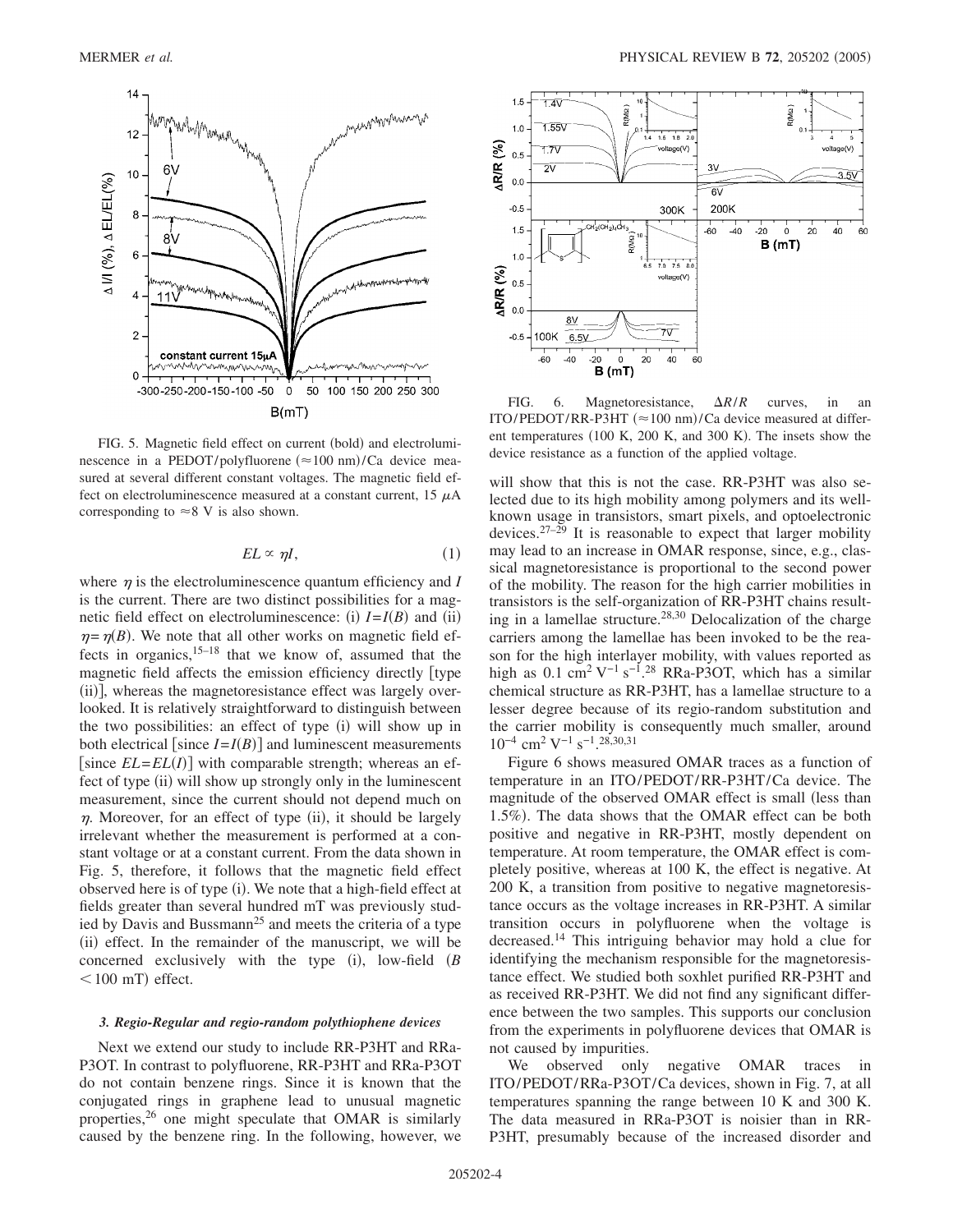

possibly lower purity of the RRa-P3OT polymer. The magnitude of the measured OMAR effect in RRa-P3OT devices was found to be consistently higher than that of the RR-P3HT devices. This shows that low disorder and/or high mobility is not a necessary prerequisite for large OMAR response.

## *4. Polyphenylene ethynelene (PPE) and platinum-containing PPE: the influence of spin-orbit coupling*

We studied OMAR in two  $\pi$ -conjugated polymers containing triple bonds, namely (i) the platinum-containing polymer (Pt-PPE) shown in Fig. 8 and (ii) a very similar polymer without platinum shown in Fig. 9. It was shown previously that the platinum atom does not interrupt the

FIG. 7. Magnetoresistance,  $\Delta R/R$  curves, in an ITO/PEDOT/RRa-P3OT (≈100 nm)/Ca device measured at different temperatures (10 K, 100 K, 200 K, and 300 K). The insets show the device resistance as a function of the applied voltage.

conjugation.32,33 We studied these polymers to examine a possible interdependence between spin-orbit coupling and the OMAR effect. The heavy platinum atom introduces relatively strong spin-orbit coupling<sup>31</sup> and the spin orientation ceases to be a good quantum number. In an attempt to quantify the strong spin-orbit coupling introduced by the platinum atom, we measured the photoluminescence spectra (Fig. 10) of these two polymers. In Pt-PPE, both fluorescence (singlet exciton emission) and phosphorescence (triplet exciton emission) bands<sup>32,33</sup> are observed; whereas, in the polymer without platinum, the phosphorescence is absent.<sup>34</sup>

It is well known that the observation of triplets requires intersystem crossing from the singlet to the triplet manifold. The fact that phosphorescence is observed together with fluorescence implies that the intersystem crossing time,  $\tau_{ISC}$ 



FIG. 8. Magnetoresistance,  $\Delta R/R$  curves, in an ITO/PEDOT/Pt-PPE/Ca device measured at different temperatures (10 K, 100 K, 200 K, and 300 K). The measurements were performed at the constant voltages specified, the approximate current levels are also indicated for the corresponding room temperature data. The insets show the device resistance as a function of the applied voltage.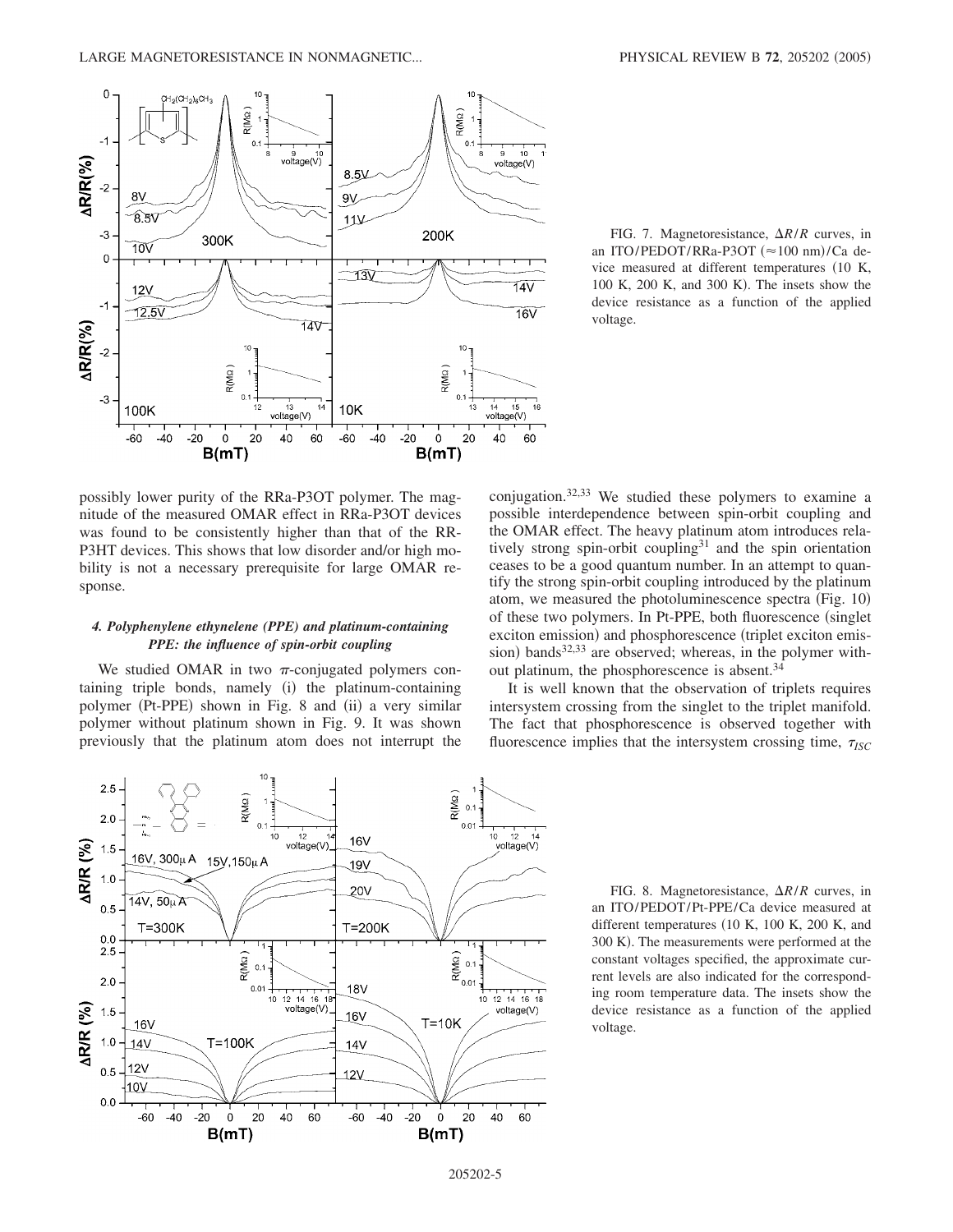

FIG. 9. Magnetoresistance,  $\Delta R/R$  curves, in an ITO/PEDOT/PPE/Ca device measured at different temperatures  $(10 K, 100 K, 200 K, and 300 K)$ . The measurements were performed at the constant voltages specified, the approximate current levels are also indicated for the corresponding room temperature data. The insets show the device resistance as a function of the applied voltage.

must be of a comparable magnitude as the singlet exciton lifetime, which is known to be typically around 300 ps.<sup>35</sup> Wilson *et al.*<sup>32</sup> note that although the spin-orbit coupling induced by the heavy platinum atom has been shown to produce close to  $100\%$  intersystem crossing,<sup>36</sup> there is still more singlet emission observed in photoluminescence, because, despite the phosphorescence transition being partially allowed, the radiative decay rates from the triplet states are still only of the order of  $10^3$  s<sup>-1</sup> in comparison with nonradiative decay rates of  $10^6 - 10^5$  s<sup>-1</sup>, so only 1 in 1000 of the



FIG. 10. The photoluminescence of PPE (solid line) and Pt-PPE (bold line) at 13 K. The emission bands of Pt-PPE due to fluorescence and phosphorescence are assigned.

triplets generated emits light. $37$  This then allows the conclusion that  $\tau_{ISC} \leq 1$  ns; whereas, a typical value for organic polymers is  $\tau_{ISC} \approx 10 \text{ ns.}^{35}$  We have recently studied the same two polymers using an electron spin resonance technique.33 We found that the spin-relaxation times of the spin-1/2 electrons and holes in the organic polymer are very long, exceeding 1 ms (see also Ref. 38) at liquid Helium temperatures, whereas fast spin-relaxation (compared to the time scale of microwave-induced spin-flips) occurs for the platinum-containing polymer.

Figures 8 and 9 show OMAR traces measured in ITO/PEDOT/Pt-PPE/Ca and ITO/PEDOT/PPE/Ca devices, respectively, measured at different temperatures. It is seen that the OMAR effect is positive and of similar magnitude within the current range studied (the measurements were performed at the constant voltages specified in Figs. 8 and 9, the approximate current levels are also indicated for the corresponding room temperature data) at all temperatures for both polymers. Similar to the trend we previously observed in positive OMAR traces in polyfluorene, $^{14}$  the following trend regarding the magnitude of the positive OMAR effect was observed in Fig. 9: Initially the OMAR magnitude increases with increasing voltage, reaches a maximum, and then decreases with increasing voltage. We believe that this is the general trend for positive OMAR, but this conclusion is somewhat speculative, however, since the entire necessary voltage parameter space was not accessible in all devices at all temperatures. Another important observation is that the width of the OMAR cones remains unaffected by the platinum atom. Altogether, we therefore obtain the result that spin-orbit coupling has apparently little effect on OMAR (at least qualitatively). This in turn suggests that OMAR is not related to spin but is likely related to an orbital effect. Strictly speaking, based on the analysis presented above, fast spin-dependent processes occurring at time scales  $\leq 1$  ns are still a possibility. In particular, our data show that mechanisms involving intersystem crossing in excitons $15,18$  cannot explain OMAR (see also Sec. IV).<sup>39</sup>

#### **B. Organic magnetoresistance in small molecule devices**

Having demonstrated OMAR in polymers, it is natural to ask whether OMAR also exists in small molecules, e.g., the prototypical small molecule  $\text{Alg}_3$ . Indeed, we have recently shown that large OMAR can also be achieved in  $Alq_3$ .<sup>13</sup> This extension is highly relevant both from an application as well as a scientific point of view. Whereas polymers are quasione-dimensional,  $\text{Alg}_3$  corresponds more to quasi-zerodimensional. Whereas polyfluorene and most other  $\pi$ -conjugated polymers are hole transporters, meaning that the hole mobility greatly exceeds that for electrons,  $^{23}$  Alq<sub>3</sub> is an electron transporter.40

A detailed study of the OMAR effect in  $Alg<sub>3</sub>$  devices can be found in our earlier publication.<sup>13</sup> Here only the room temperature data is shown in Fig. 11. After a summary of our previous results in  $\text{Alq}_3$ , we will extend our study in small molecules to include pentacene. (1) As in polyfluorene, the effect is independent of the sign and direction of the magnetic field, and shows only a weak temperature dependence.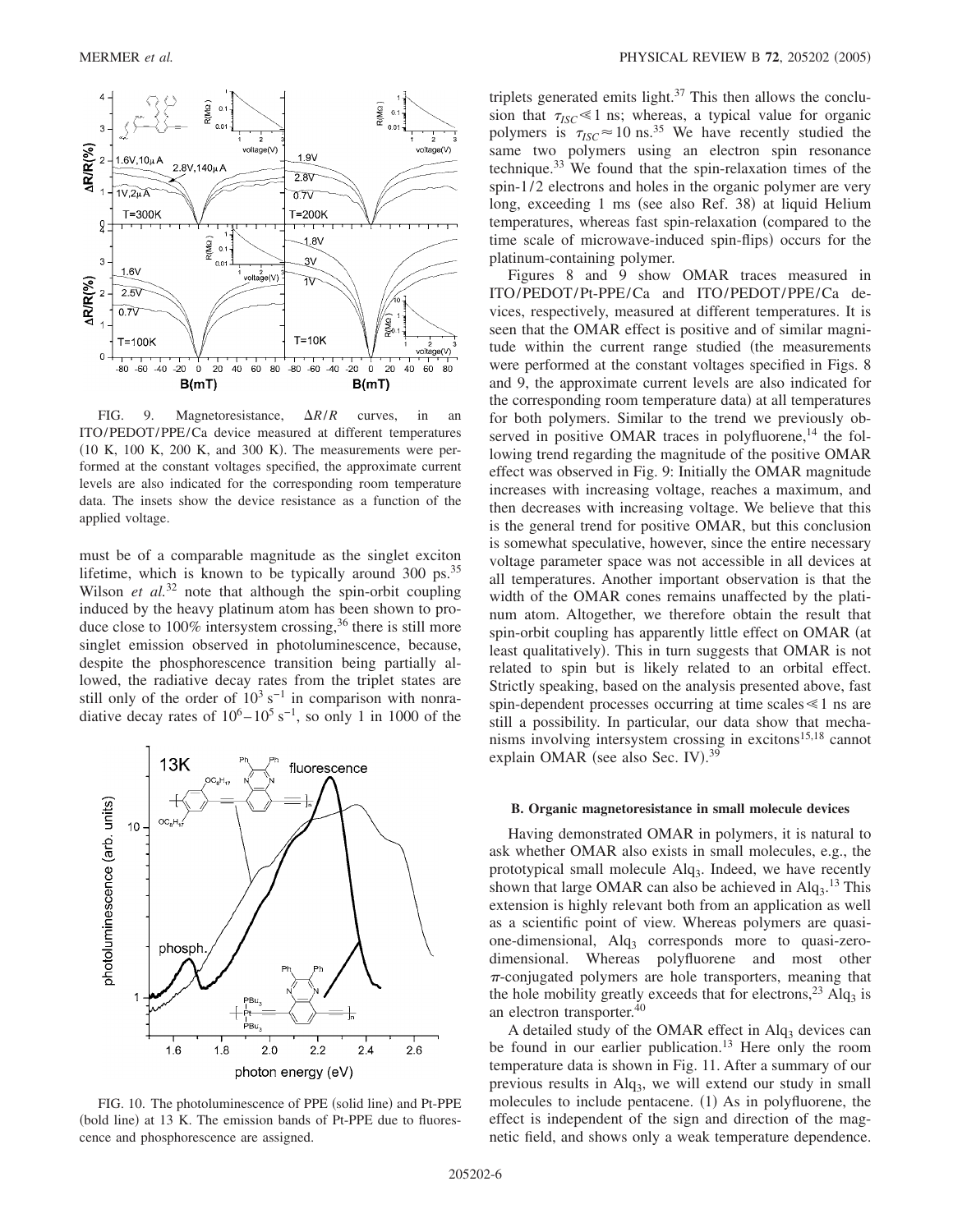

FIG. 11. Magnetoresistance,  $\Delta R/R$  curves, measured at room temperature in an ITO(30 nm)/PEDOT( $\approx$ 100 nm)/Alq<sub>3</sub>(  $\approx$ 100 nm)/Ca ( $\approx$ 50 nm including capping layer) device at different voltages. The inset shows the device resistance as a function of the applied voltage.

(2) In distinction to our results in polymers, we found that both *I*-*V* and OMAR responses critically depend on the choice of electron-injecting cathode material. Ca cathodes result in low onset voltage and large OMAR response; whereas, using Al results in a drastic increase in onset voltage and decrease in OMAR magnitude. The situation is even more drastic when using a Au cathode. The increased onset voltage and decreased OMAR can be rationalized considering the increase in the electron-injection barrier and the resulting increase in interface resistance, respectively, when using high work function cathodes Ca has the lowest work function, followed by Al, whereas Au has one of the largest work functions). This strong dependence of OMAR on the choice of cathode material was to be expected since  $\text{Alq}_3$  is an electron transporter. $40$  (3) Compared to bulk-limited devices, injection-limited devices show higher onset voltages because a large fraction of the applied voltage drops at the contact interface. Therefore, Ca cathode devices are the least injection-limited devices, but show the largest OMAR response. Since carrier injection does not contribute to the resistance (and therefore, not to the magnetoresistance) in bulk-limited devices, $24$  this shows that OMAR is a magnetotransport effect and not an effect on carrier injection. (4) Studying the *I*-*V* characteristic of the Ca cathode device, we found that it obeys a power law typical of space-charge limited current<sup>41</sup> and that the device is, therefore, bulk limited. This confirms our conclusion that OMAR is a magnetotransport effect. We found that the experimental data are consistent with the notion that the magnetic field affects the prefactor in the power law, rather than its exponent. We note that the exponent is directly related to the typical trap energy, whereas the prefactor is proportional to the mobility.<sup>13</sup> (5) In Ref. 13, we also examined the magnetic field effect on the electroluminescence and electroluminescence efficiency. Our results, which are very similar to the ones presented in the



FIG. 12. Current voltage characteristics with (upper curve) and without (lower curve) applied magnetic field,  $B=100$  mT, in a PEDOT/Alq<sub>3</sub> ( $\approx$ 100 nm)/Ca device. The inset shows that the change in voltage  $\Delta V$  caused by the magnetic field at constant current is largely independent of the driving current.

present paper for polyfluorene, showed that the low-field effect on the electroluminescence is a consequence of the magnetoresistance effect.

Figure 12 shows the *I*-*V* characteristics of a  $PEDOT/Alg<sub>3</sub>/Ca$  device with and without the applied magnetic field, *B*=100 mT. Similar to our results in polyfluorene, the Fig. 12 inset shows that  $\Delta V$  caused by *B* at constant



FIG. 13. (a) Magnitude of the magnetic field effect on voltage  $\Delta V$  in applied magnetic field,  $B=10$  mT as a function of the biasing current in a  $PEDOT/Alg_3$  (100 nm)/Ca device at three different temperatures. (b)  $\Delta V$  at 10 mT and 300 K at a biasing current of 100  $\mu$ A in a series of devices as a function of the Alq<sub>3</sub> layer thickness. The solid line is a linear fit.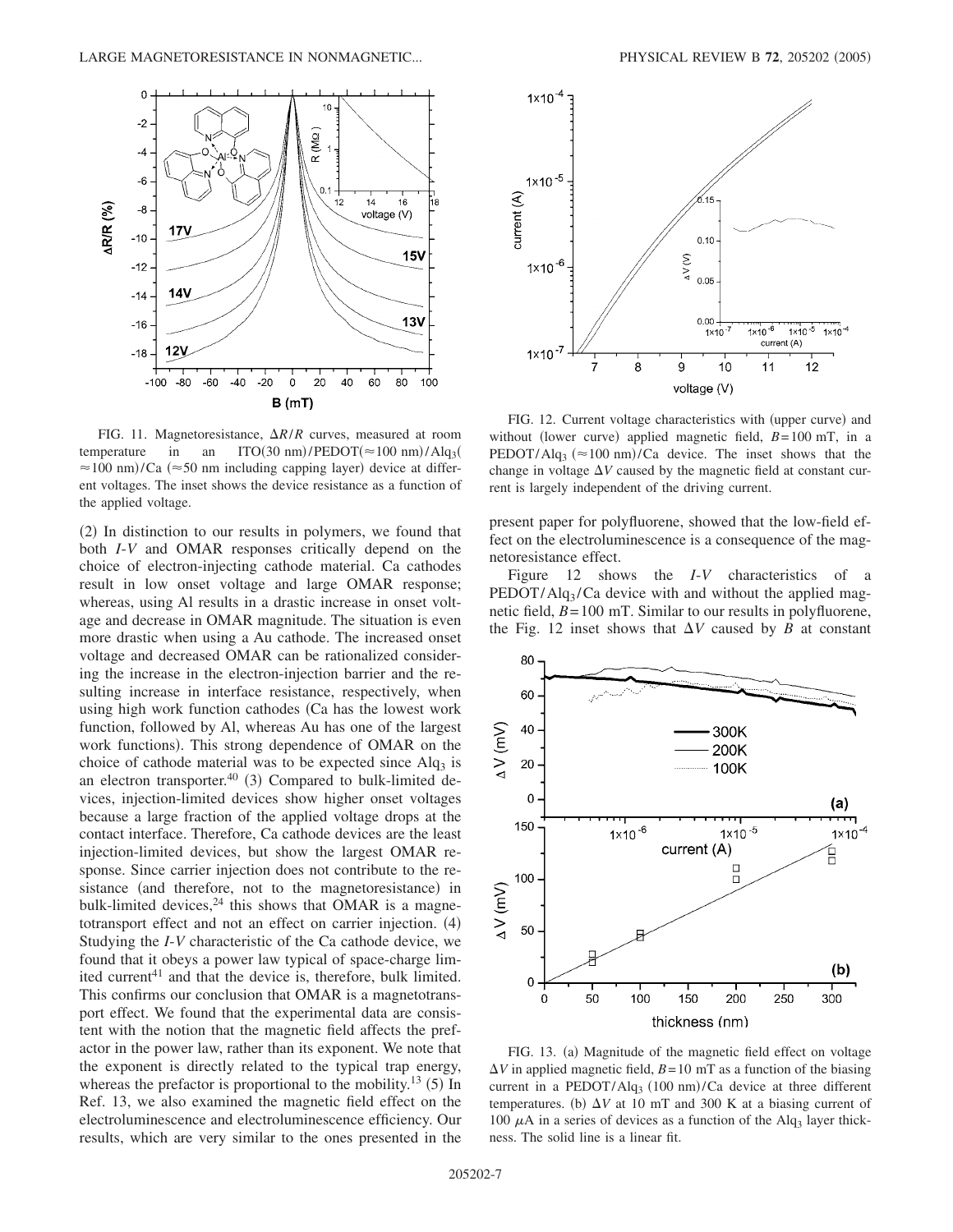

FIG. 14. Magnetoresistance,  $\Delta R/R$  curves, in an  $ITO/PEDOT/pentacene (\approx 100 \text{ nm})/Ca$  device measured at different temperatures (10 K, 100 K, 200 K, and 300 K). The insets show the device resistance as a function of the applied voltage.

current is largely independent of the driving current also in Alq<sub>3</sub>. Figure  $13(a)$  shows similar data in another PEDOT/Alq<sub>3</sub>/Ca device for  $B=10$  mT at three different temperatures, namely 300 K, 200 K, and 100 K. We find that  $\Delta V$  is also relatively insensitive to changes in temperature. These observations suggest that the voltage effect, rather than the effect on current or resistance, may be the more fundamental one. Furthermore, we find that  $\Delta V \propto d$ , where *d* is the organic layer thickness [see Fig.  $13(b)$ ]. Therefore, we obtain the potentially important result that  $\Delta E = \Delta V/d$  in PEDOT/Alq3 /Ca devices is a strong function only of *B*. As is known from the theory of relativity, an applied *B* field may be perceived as a change in the electrical field  $\Delta E$  if the electron moves at velocity,  $v = \Delta E/B \approx 10^8$  m/s, where we used the values  $\Delta E = 0.1 V / 100$  nm and  $B = 10$  mT. To the best of our knowledge, such large velocities do not occur in organic light-emitting diodes; therefore, another explanation for the approximate constancy of  $\Delta E$  must be found. The fact that  $\Delta V \propto d$  is further proof for the notion that OMAR is a bulk effect. If it were an interface effect,  $\Delta V$  should be constant or even decrease as *d* increases.

Figure 14 shows the temperature dependence of OMAR in an ITO/PEDOT/pentacene/Ca device. OMAR in the pentacene device is much smaller compared to the  $Alq<sub>3</sub>$  device. The picture of OMAR in pentacene is relatively complex. We found that OMAR can be positive or negative at 10 K, 200 K, and 300 K. At these temperatures, the transition from positive to negative magnetoresistance occurs as the bias voltage increases. OMAR at 100 K, however, follows a different trend. The effect was negative at all biases studied, with the smallest bias giving the largest negative effect.

### **IV. DISCUSSION**

### **A. Universality of the OMAR effect**

Figure 15 shows the normalized magnetoresistance ratio,  $\Delta R/R$ , traces of all the tested devices at room temperature.



FIG. 15. Normalized magnetoresistance ratio,  $\Delta R/R$  curves, of PEDOT/organic semiconductor/Ca devices using different organic semiconductors measured at room temperature. The data has been offset for clarity.

The normalization was done with respect to the magnitude of the OMAR effect at 50 mT. It is seen from the figure that there are two groups of OMAR traces in organic semiconductor materials. One (pentacene, RR-P3HT, and RRa-P3OT) where the OMAR effect has saturated at 50 mT, and the other (polyfluorene, Alq3, Pt-PPE, and PPE) where the effect does not fully saturate. In the following, we will refer to the former traces as "fully saturated" and to the latter as "weakly saturated." The functional dependence of the OMAR effect was found to be very similar in devices within a group. This is very surprising, since the chemical structures of these materials are quite different. The "universality" of the OMAR effect, therefore, suggests that the explanation for the origin of OMAR may be quite general and simple. Furthermore, the universality may point to the involvement of nuclear spin since the *local* chemical environment is very similar in all the materials studied. Future experiments in deuterated organic semiconductors may test this suggestion.

### **B. Empirical law for OMAR**

We now aim to explore the functional dependence of OMAR on *B*, i.e.,  $(\Delta I/I)(B)$  (we found that the dependence  $(\Delta V/V)(B)$ is *identical* to  $(\Delta I/I)(B)$  in the PEDOT/polyfluorene/Ca and PEDOT/Alq<sub>3</sub>/Ca devices and presumably also in the other devices). For this purpose, we plot a typical room temperature OMAR trace in a  $PEDOT/polyfluorene/Ca$  device (squares) and a PEDOT/RR-P3 HT/Ca device (circles) as respresentatives for the weakly saturated and fully saturated traces, respectively, on a log-log scale in Fig. 16. We note that as long as one stays away from the transition region where a crossover from negative to positive OMAR occurs, the functional form of the traces is independent of the particular choice of bias voltage. The solid curve through the polyfluorene data is a fit using an empirical law of the form  $\Delta I/I = (\Delta I/I)_{max}[B/(B)$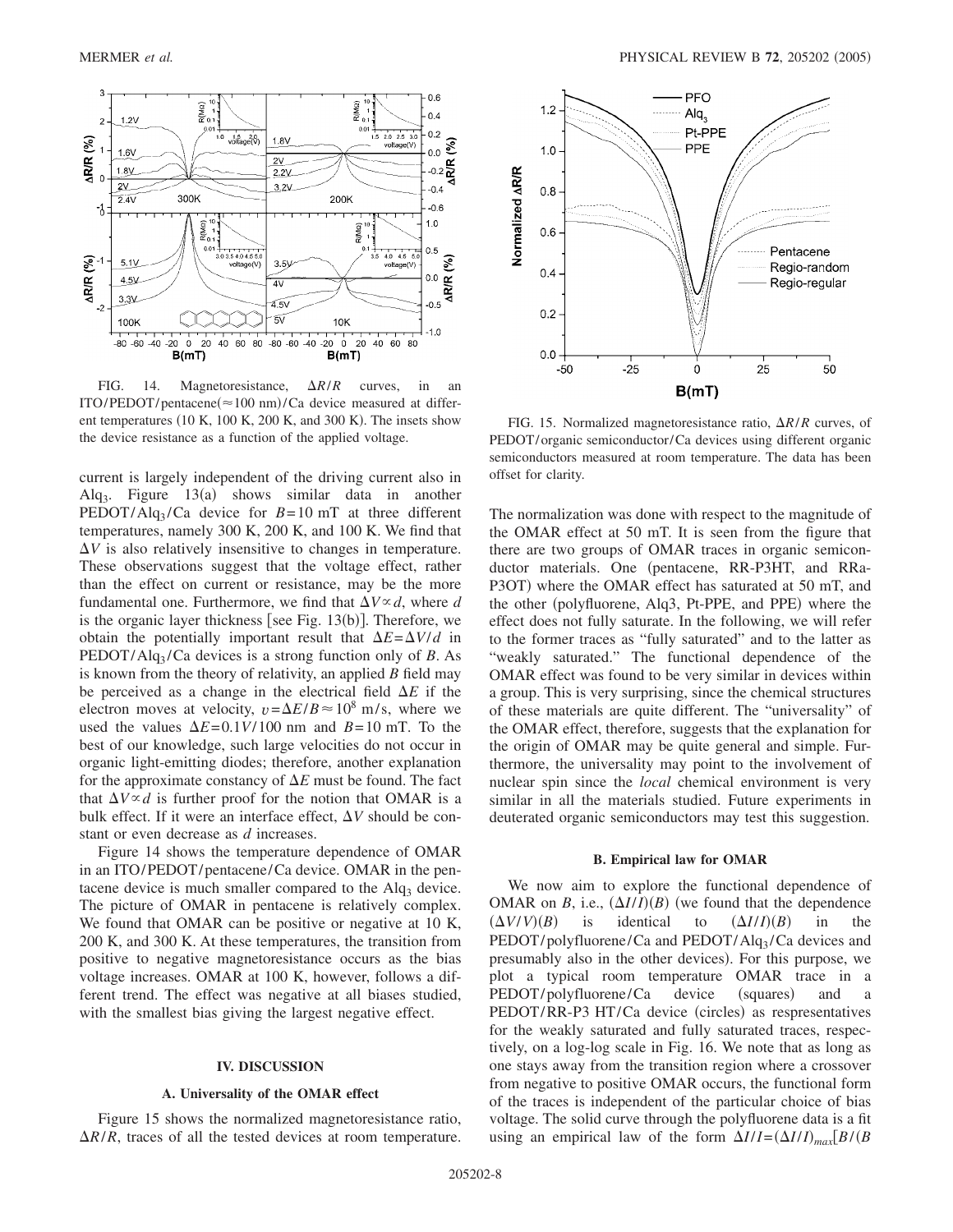

FIG. 16. (Color online) Room temperature OMAR traces in a PEDOT/polyfluorene/Ca device (squares) and a PEDOT/RR -P3HT/Ca device (circles) plotted on a log-log scale. The solid curves are fits using an empirical law of the form  $\Delta I/I$  $=(\Delta I/I)_{max}[B/(B+B_0)]$  $\int_1^2$  and  $\Delta I/I = (\Delta I/I)_{max} [B^2 / (B^2 + B_0^2)],$ respectively.

 $(+B_0)$ <sup>2</sup>, where  $(\Delta I/I)_{max}$  denotes the fractional change in current extrapolated to infinite field, and  $B<sub>0</sub>$  denotes the quartersaturation field. This form was chosen since it reproduces the main features of the OMAR traces, namely  $\Delta I/I \propto B^2$  at low *B* and the tendency toward saturation at large *B*. The fit is rather good over almost three orders of magnitude in B, where the value  $B_0$ =5.89 mT results in the best fit. However, we currently do not know whether this good agreement between the data and the empirical fit formula is coincidental. We found that the fit function used for polyfluorene fits all the traces for materials with weakly saturated behavior shown in Fig. 15 with the approximately same  $B_0$  value, but does not fit RR-P3HT well, or any other material that shows fully saturated behavior. However, a fit using the function  $\Delta I/I = (\Delta I/I)_{max} [B^2 / (B^2 + B_0^2)]$  gives very accurate agreement (Fig. 16), where  $B_0$  now is the half-saturation field. The value  $B_0 = 5.15$  mT results in the best fit. Incidentally, a law of the form  $\Delta I/I = (\Delta I/I)_{max} [B^2 / (B^2 + B_0^2)]$  is what is predicted by simple theories of classical magnetoresistance.<sup>42</sup> This suggests that the good fit is more than coincidental and that the fully saturated behavior is the more fundamental one. In the theory of classical magnetoresistance  $B_0 \approx 1/\mu$ holds, where  $\mu$  is the mobility. From our fitting results, we obtain  $\mu \approx 10^6 \text{ cm}^2$ /V s, clearly a nonsense result. This implies that although the functional form of classical magnetoresistance applies, the physics of OMAR is entirely different. Finally, we note that these two fitting functions can fit all the data we have observed at all temperatures, as long as one stays away from the transition region between negative and positive OMAR. Such transition region traces are most clearly seen in Fig. 6 at 200 K and Fig. 14 at 300 K. We have previously shown<sup>14</sup> that the transition region curves can be fitted well using the theory of weak localization and antilocalization. As we will show in Sec. IV C, however, it is doubtful that the weak-localization theory should apply to OMAR; therefore, we do not further discuss these fits here. We have been unable to find simple generalized fit functions that would allow fitting the transition region in a consistent manner.

### **C. Discussion of possible mechanisms**

We now discuss candidate mechanisms for theories of OMAR. To the best of our knowledge, the mechanism causing OMAR is currently not known. Most magnetoresistance mechanisms rely on the presence of ferromagnetic materials and, therefore, are not applicable to our devices. We are familiar with the following mechanisms that cause magnetoresistance in nonmagnetic materials: (1) classical magnetoresistance,  $(2)$  hopping magnetoresistance,  $(3)$  electronelectron (e-e) interaction,<sup>44</sup> and (4) weak localization.<sup>45</sup> Classical magnetoresistance results in positive magnetoresistance due to the fact that the applied magnetic field causes the electrons to attempt to go around periodic cyclotron orbits. The magnitude of classical magnetoresistance is on the order of  $\mu^2 B^2$ . Using a typical value for the mobility,  $\mu$  $\approx 10^{-4}$  cm<sup>2</sup>/V s, we estimate  $\Delta R/R \approx 10^{-20}$  at  $B \approx 10$  mT for classical magnetoresistance. The classical magnetoresistance is, therefore, much too small to explain OMAR at similar fields. In hopping magnetoresistance, an applied magnetic field shrinks the electron wave function and this reduces the overlap between hopping sites leading to an increase in resistance of the system resulting in a positive magnetoresistance effect. The size of this effect is only appreciable if the magnetic length  $\lambda$  is comparable to the hopping distance. In our case,  $\lambda$  (= $\sqrt{\hbar/eB}$ , where  $\hbar$  and *e* have their usual meaning) is around 200 nm at 10 mT, which is much bigger than the hopping distance, which we estimate to be  $\approx 10$  nm at most. At low temperatures in disordered systems, corrections to the transport due to e-e interaction become important. This is mainly due to the fact that carriers interact often when they diffuse slowly. It can be shown that the e-e interaction is modified in the presence of a magnetic field; however, this occurs only if the thermal energy, *kT*, is less than or comparable to the Zeeman energy,  $\Delta E = g \mu_B B$ , where *g* is the *g* factor and  $\mu_B$  is the Bohr magneton. In organics,  $g \approx 2$  and therefore,  $\Delta E \approx 1$   $\mu$ eV at a field of 10 mT, and therefore is much smaller than *kT* in our experiments. Therefore, this mechanism also fails to explain OMAR. Weak localization (WL) due to quantum corrections to the Drude-like transport is another mechanism for magnetoresistance. This mechanism is very well known from the study of diffusive transport in metals and semiconductors.<sup>45–47</sup> It is based on backscattering processes due to constructive quantum interference. When a magnetic field is applied to the system, the quantum interference is destroyed by the magnetic field if the phase delay due to the enclosed magnetic flux exceeds the coherence length. Therefore, the resistivity is decreased (negative magnetoresistance effect). In WL theory, it is assumed that the spin-orbit coupling is weak. Strong spin-orbit coupling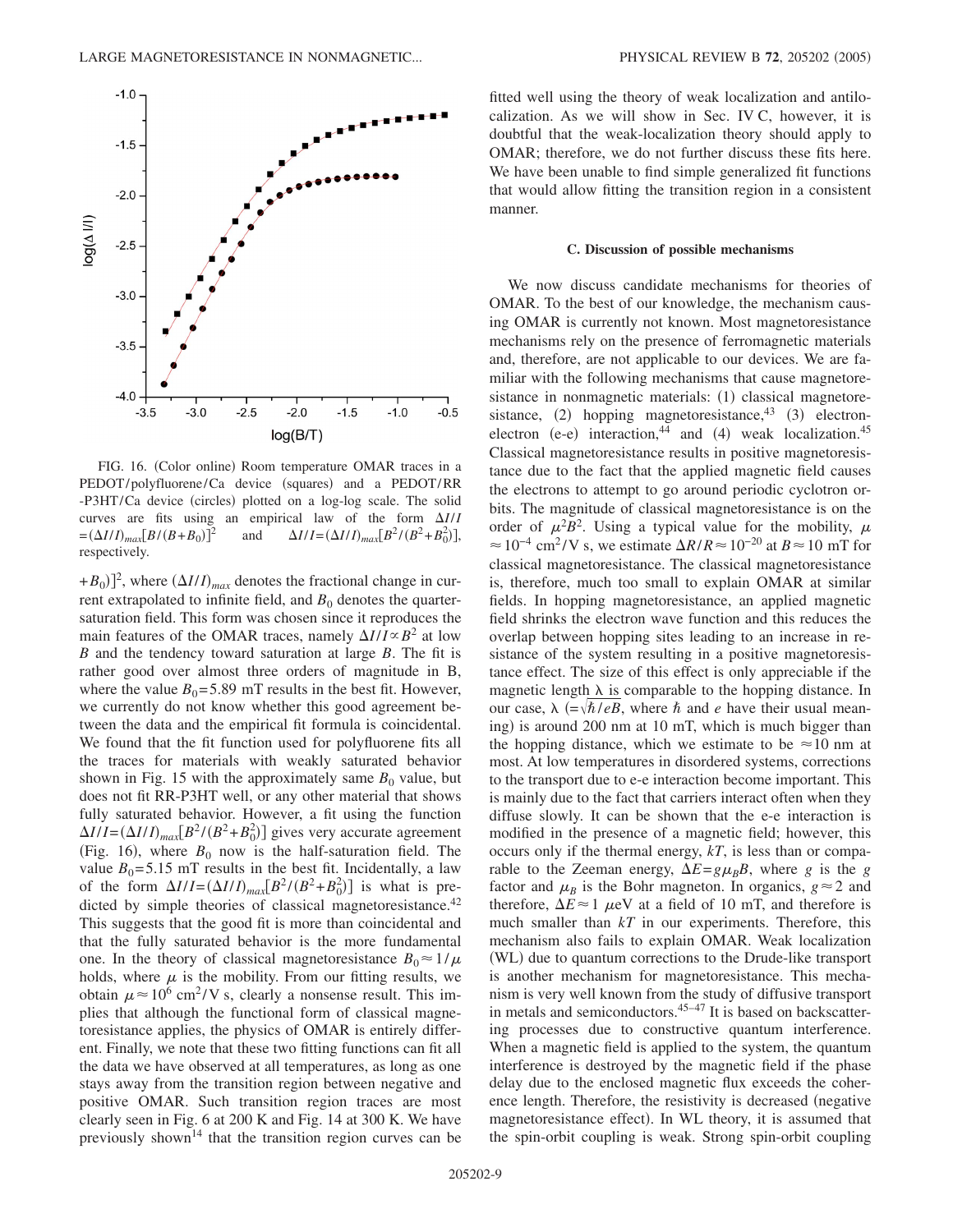would cause weak antilocalization (WAL), leading to a positive magnetoresistance effect due to destructive quantum interference.

Mechanisms (1) to (3) lead to positive magnetoresistance, whereas OMAR can also be negative. This implies that the observed magnetoresistance should not be due to either  $(1)$ , (2), or (3). Interestingly, we note that the observed OMAR traces closely resemble magnetoresistance traces due to weak localization (WL, negative magnetoresistance) and weak antilocalization (WAL, positive magnetoresistance). An analysis of our data using  $\overline{WL}$  theory, <sup>14</sup> however, produces several surprising results that cast some doubts on this interpretation. For example, the weak temperature dependence of the effect is contrary to most if not all of the literature on WL and WAL in inorganic conductors. Furthermore, in WL theory, the width of the magnetoresistance cones is inversely proportional to the phase-breaking length, which in turn is intimately related to the mobility. We, however, observe equal magnetoresistance cone width in materials with largely different mobilities.

Frankevich and coworkers<sup>48,49</sup> have shown that lifetimes of pairs of paramagnetic species (such as electrons and holes), which may be in singlet and triplet states, are very sensitive to external magnetic fields within the range of the hyperfine interaction. We note, however, that a recent experiment failed to observe this effect.<sup>38</sup> In general, models involving pairs of electrons and holes appear promising since typical magnetic dipole fields between pairs of electrons and holes can be expected to be on the order of 10 mT. However, it is not quite clear how the pairing mechanism should occur in hole-only devices, such as the Au-cathode-polyfluorene devices we studied, although spin-dependent bipolaron formation is a possibility. One might also expect that this mechanism should depend strongly on the carrier density, whereas OMAR is only weakly dependent on current density. In particular, intersystem crossing between singlet and triplet electron-hole pairs resulting from hyperfine interaction has been employed to explain the magnetic field effect on the electroluminescence in organic devices.15,18 In this model, the external magnetic field results in Zeeman splitting. If the Zeeman splitting exceeds the hyperfine interaction strength (this typically occurs at  $B \approx 1$  mT), then mixing between singlets and the two extremal Zeeman levels of the triplets is no longer possible; therefore, the intersystem crossing rate is reduced. However, our observation that the width of the OMAR traces is unchanged in Pt-containing PPE compared to those in PPE, implies that this model cannot account for OMAR. This is because, as we have shown (see Fig. 10), the heavy Pt atom leads to an intersystem crossing rate that is very much stronger than that due to hyperfine interaction. Therefore, a much larger magnetic field should be required to prevent mixing between singlet and triplet levels.

Therefore, it appears that a novel explanation for the observed magnetoresistance effect needs to be found. This could lead to a better understanding of the transport processes in organic semiconductors. Follow-up experiments performed on current-in-plane devices and in devices using crystalline or oriented organic semiconductors will likely provide further clues to the origin of the OMAR effect.

## **V. CONCLUSION**

In summary, we studied a recently discovered magnetoresistance effect in several different  $\pi$ -conjugated polymer and small molecular thin film devices. In polyfluorene devices at room temperature, we found that the magnitude of the effect is  $\approx 10\%$  at fields on the order of 10 mT. The effect can be either positive or negative, depending on operating conditions. The effect is independent of the sign and direction of the magnetic field and is only weakly temperature dependent. Our experiments show that OMAR is a bulk effect related to the majority carrier (here hole) current. In PEDOT/polyfluorene/Ca devices, the OMAR effect can be described phenomenologically by a parallel translation of the *I*−*V* curve to lower voltages as the magnetic field is applied. We also studied RR-P3HT and RRa-P3OT  $\pi$ -conjugated polymers to observe the effect of order and/or disorder, and therefore varying mobility, on OMAR. We found that the magnitude of the OMAR effect in the RRa-P3OT devices were consistently greater than that of the RR-P3HT devices. Therefore, low disorder and/or large mobility is not a necessary prerequisite for large OMAR response.

We also studied PPE and Pt-containing PPE polymers to check for a possible interrelation between spin-orbit coupling and the OMAR effect as a first step toward deciding whether OMAR is an orbital or spin effect. We found that spin-orbit coupling has apparently little effect on OMAR. This result excludes mechanisms based on processes that both involve the electron spin and that occur at time scales greater than 1 ns. In particular, processes involving intersystem crossing in excitons are excluded.

We also extended our study to small molecular devices. We observed a large OMAR effect in  $\text{Al}q_3$  devices that is similar in size to that in the polyfluorene devices. As in polymers, the effect is independent of the sign and direction of the magnetic field, is only weakly temperature dependent, and is found to be related to the majority carrier current (here electrons). Since the current-voltage characteristics of the  $\text{Alg}_3$  devices are typical of space-charge limited current, this implies that OMAR is not related to a magnetic field effect on the carrier injection. Similar to polyfluorene, in  $PEDOT/Alq_3/Ca$  devices, the OMAR effect can be described phenomenologically by a parallel translation of the *I*−*V* curve to lower voltages as the magnetic field is applied. We found that the shift in voltage is quite insensitive to the temperature and that it increases proportionally with the device thickness.

Strikingly, we found that the functional dependence of the OMAR effect on *B* was very similar in all devices we studied. We showed that the set of empirical laws,  $\Delta R/R$  $\propto [B/(B+B_0)]^2$  and  $\Delta R/R \propto B^2/(B^2+B_0^2)$  fits the experimental data well over almost three orders of magnitude in magnetic field in devices with weakly saturated and fully saturated behavior, respectively. However, close to the regions in parameter space where a transition from negative to positive OMAR occurs, these functions fail to fit the data and a more general expression must be found. The universality may point to the involvement of nuclear spin.

To the best of our knowledge, OMAR is not adequately described by any of the magnetoresistance mechanisms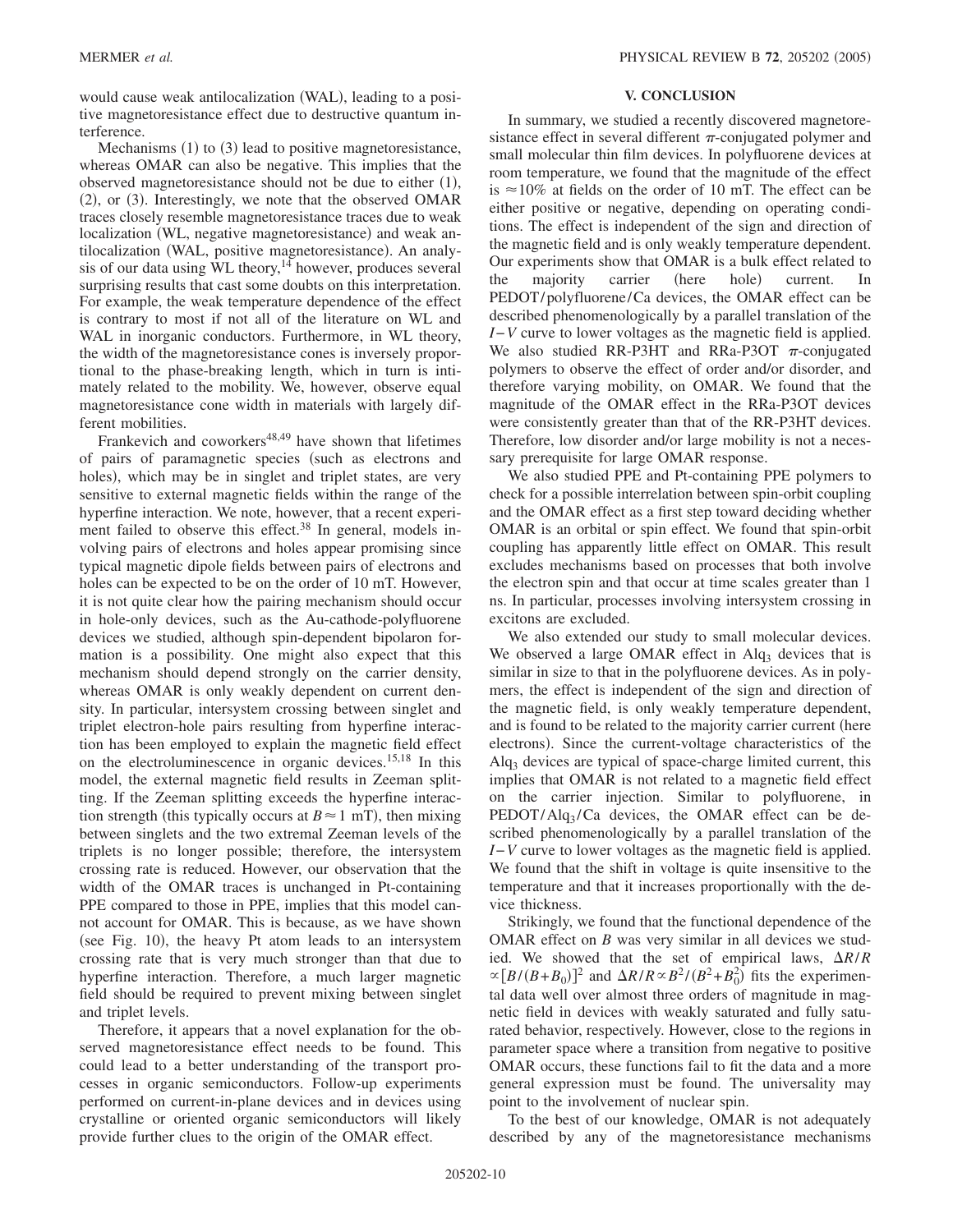LARGE MAGNETORESISTANCE IN NONMAGNETIC...

known to date. Therefore, it may be related to the peculiar mode of charge transport in organic semiconductors, a field that still relatively little is known about. If one could find an explanation for this effect, this may lead to a breakthrough in the scientific understanding of organic semiconductors.

## **ACKNOWLEDGMENTS**

We acknowledge fruitful and inspiring discussions with Professor M. E. Flatté and Professor Z. V. Vardeny. This work was supported by NSF Grant No. ECS 04-23911.

- \*Corresponding author. Electronic address: markuswohlgenannt@uiowa.edu
- <sup>1</sup>R. H. Friend, R. W. Gymer, A. B. Holmes, J. H. Burroughes, R. N. Marks, C. Taliani, D. D. C. Bradley, D. A. D. Santos, J. L. Brédas, M. Löglund et al., Nature (London) 397, 121 (1999).
- <sup>2</sup> S. R. Forrest, Nature (London) 428, 911 (2004).
- <sup>3</sup>C. J. Brabec, N. S. Sariciftci, and J. C. Hummelen, Adv. Funct. Mater. **11**, 15 (2001).
- <sup>4</sup> S. R. F. Peter Peumans and Soichi Uchida, Nature (London) 425, 158 (2003).
- 5M. Granström, K. Petritsch, A. C. Arias, A. Lux, M. R. Anderson, and R. H. Friend, Nature (London) 395, 257 (1998).
- 6C. D. Dimitrakopoulos and P. R. L. Malenfant, Adv. Mater. (Weinheim, Ger.) 14, 99 (2002).
- ${}^{7}D$ . J. Gundlach, Y. Y. Lin, and T. N. Jackson, IEEE Electron Device Lett. **18**, 87 (1997).
- 8M. Shtein, J. Mapel, J. B. Benziger, and S. R. Forrest, Appl. Phys. Lett. 81, 268 (2002).
- <sup>9</sup>M. Wohlgenannt, K. Tandon, S. Mazumdar, S. Ramasesha, and Z. V. Vardeny, Nature (London) 409, 494 (2001).
- 10V. Dediu, M. Murgia, F. C. Matacotta, C. Taliani, and S. Barbanera, Solid State Commun. 122, 181 (2002).
- <sup>11</sup>Z. H. Xiong, D. Wu, Z. V. Vardeny, and J. Shi, Nature (London) **427**, 821 (2004).
- <sup>12</sup>T. L. Francis, O. Mermer, G. Veeraraghavan, and M. Wohlgenannt, New J. Phys. **6**, 185 (2004).
- 13O. Mermer, G. Veeraraghavan, T. Francis, and M. Wohlgenannt, Solid State Commun. 134, 631 (2005).
- 14O. Mermer, G. Veeraraghavan, T. L. Francis, and M. Wohlgenannt, Weak Localization and Antilocalization in Polymer Sandwich Devices, cond-mat/0312204 (unpublished).
- <sup>15</sup> J. Kalinowski, M. Cocchi, D. Virgili, P. Di Marco, and V. Fattori, Chem. Phys. Lett. 380, 710 (2003).
- <sup>16</sup> J. Kalinowski, M. Cocchi, D. Virgili, V. Fattori, and P. Di Marco, Phys. Rev. B 70, 205303 (2004).
- 17A. H. Davis and K. Bussmann, J. Vac. Sci. Technol. A **22**, 1885  $(2004).$
- 18Y. Yoshida, A. Fujii, M. Ozaki, K. Yoshino, and E. L. Frankevich, Mol. Cryst. Liq. Cryst. **426**, 17 (2005).
- 19G. Salis, S. F. Alvarado, M. Tschudy, T. Brunschwiler, and R. Allenspach, Phys. Rev. B 70, 085203 (2004).
- <sup>20</sup> J. Wilkinson, A. H. Davis, K. Bussmann, and J. P. Long, Appl. Phys. Lett. **86**, 111109 (2005).
- $^{21}$  M. S. Khan, M. R. A. Al-Mandhary, M. K. Al-Suti, P. R. Raithby, B. Ahrens, L. Male, R. H. Friend, A. Kohler, and J. Wilson, J. Chem. Soc. Dalton Trans. 1, 65 (2003).
- $^{22}$ J. S. Wilson, A. Köhler, R. H. Friend, M. K. Al-Suti, M. R. A. Al-Mandhary, M. S. Khan, and P. R. Raithby, J. Chem. Phys. 113, 7627 (2000).
- 23M. Redecker, D. D. C. Bradley, M. Inbasekaran, and E. P. Woo,

Appl. Phys. Lett. **73**, 1565 (1998).

- <sup>24</sup> H. Bässler, Polym. Adv. Technol. **9**, 402 (1998).
- <sup>25</sup> A. H. Davis and K. Bussmann, J. Appl. Phys. **93**, 7358 (2003).
- 26P. Stamenov and J. M. D. Coey, J. Magn. Magn. Mater. **290**, 279  $(2005).$
- 27H. Sirringhaus, N. Tessler, and R. H. Friend, Science **280**, 1741  $(1998).$
- 28H. Sirringhaus, P. J. Brown, R. H. Friend, M. M. Nielsen, K. Bechgaard, B. M. W. Langeveld-Voss, A. J. H. Spiering, R. A. J. Janssen, E. W. Meijer, P. Herwig et al., Nature (London) 401, 685 (1999).
- 29R. Österbacka, C. P. An, X. M. Jiang, and Z. V. Vardeny, Science 287, 839 (2000).
- 30X. M. Jiang, R. Österbacka, O. Korovyanko, C. P. An, B. Horovitz, R. A. J. Janssen, and Z. V. Vardeny, Adv. Funct. Mater. **12**, 587 (2002).
- <sup>31</sup>The mobilities cited here were measured in planar transistors in the relatively high-carrier density, low-electric field regime (see Ref. 50). Measuring carrier mobilities directly in sandwich devices has remained a challenge, and time-of-flight measurements can usually only be performed on very thick sandwich devices (Ref. 23) making the applicability to thin film devices again uncertain. Therefore, we cannot provide exact mobility values for our RR-P3HT and RRa-P3OT thin film devices, but it is reasonable to expect that RR-P3HT will show much higher mobilities.
- <sup>32</sup> J. S. Wilson, A. S. Dhoot, A. J. A. B. Seeley, M. S. Kahn, A. Köhler, and R. H. Friend, Nature (London) 413, 828 (2001).
- 33C. Yang, Z. V. Vardeny, A. Köhler, M. Wohlgenannt, M. K. Al-Suti, and M. S. Khan, Phys. Rev. B 70, 241202(R) (2004).
- <sup>34</sup>Unfortunately, the photoluminescence spectrum of the organic PPE is much broader than that of the platinum-containing polymer and it is therefore possible, in principle, that a weak phosphorescence band is hidden under the stronger, broad fluorescence emission. However, from the works on many organic polymers, it is very well established that phosphorescence does not occur in continuous wave photoluminescence measurements.
- 35S. V. Frolov, M. Liess, P. A. Lane, W. Gellermann, Z. V. Vardeny, M. Ozaki, and K. Yoshino, Phys. Rev. Lett. **78**, 4285 (1997).
- 36H. F. Wittmann, R. H. Friend, and J. Lewis, J. Chem. Phys. **101**, 2693 (1994).
- <sup>37</sup> J. S. Wilson, N. Chawdhury, M. R. A. Al-Mandhary, M. Younus, M. S. Khan, P. R. Raithby, A. Kohler, and R. H. Friend, J. Am. Chem. Soc. 123, 9412 (2001).
- 38M. Reufer, M. J. Walter, P. G. Lagoudakis, B. Hummel, J. S. Kolb, H. G. Roskos, U. Scherf, and J. M. Lupton, Nat. Mater. **4**, 340 (2005).
- <sup>39</sup>The onset voltage in the Pt-PPE devices is roughly ten times higher than those in PPE devices. This discrepancy can, at least in part, be explained by the fact that our PPE devices were much